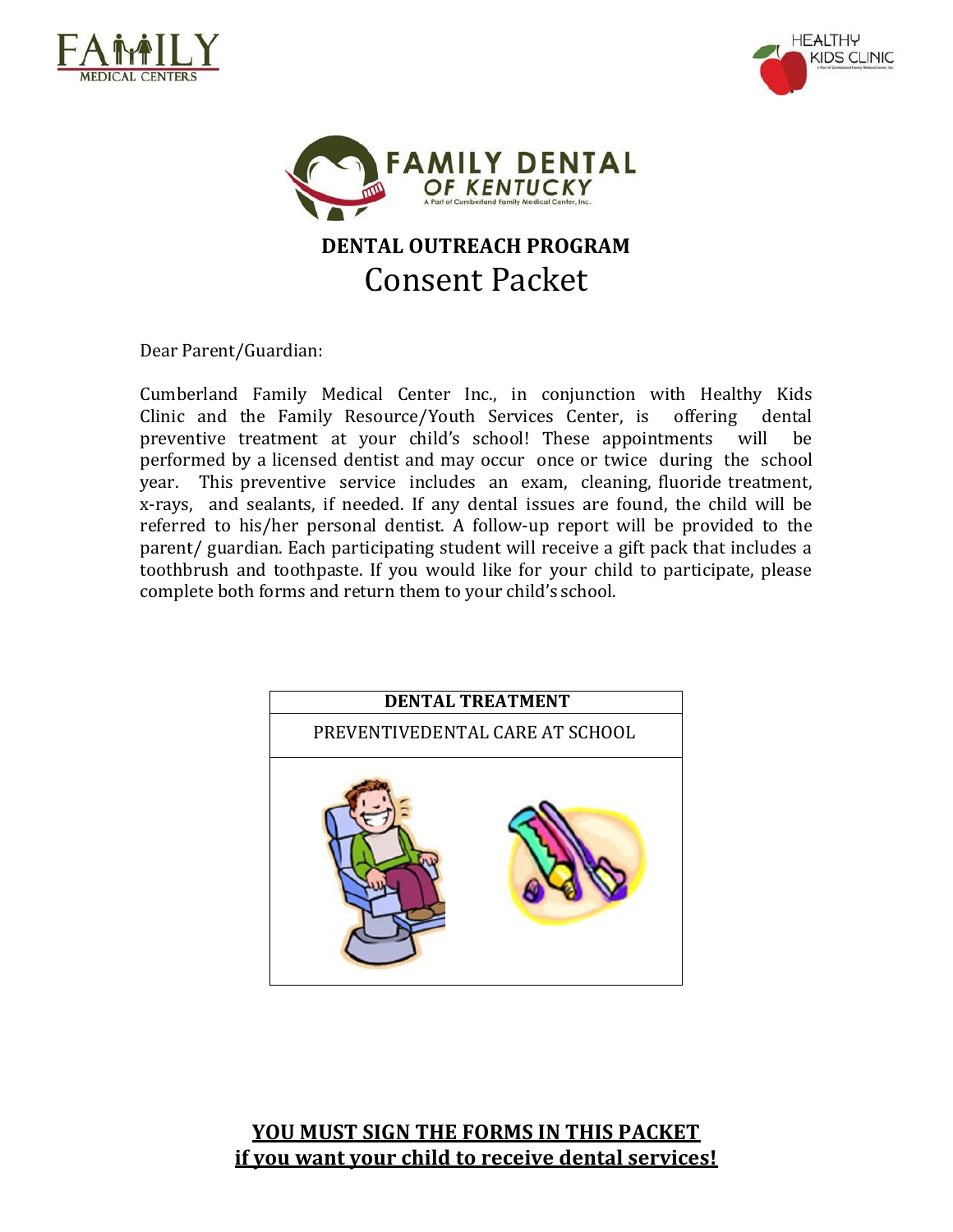

## **Permission for Dental Treatment**

School:

Grade:

Teacher:

*I understand that Cumberland Family Medical Center, Inc. shall provide a copy of its Notice of Privacy Practices upon my request,*

*which is also available a[t www.cumberlandfamilymedical.com.](http://www.cumberlandfamilymedical.com/) By signing this form, I give consent for my child's dental insurance to be billed.*

| <b>Student Information (Please Print):</b>                                                                                                                                                                                                                                                                                                                                                                                                                                                                                                                                          |                                                                            |                |                                  |                                                                                        |                              |  |  |  |
|-------------------------------------------------------------------------------------------------------------------------------------------------------------------------------------------------------------------------------------------------------------------------------------------------------------------------------------------------------------------------------------------------------------------------------------------------------------------------------------------------------------------------------------------------------------------------------------|----------------------------------------------------------------------------|----------------|----------------------------------|----------------------------------------------------------------------------------------|------------------------------|--|--|--|
|                                                                                                                                                                                                                                                                                                                                                                                                                                                                                                                                                                                     | First                                                                      | Middle         |                                  |                                                                                        | Date of Birth: $\sqrt{2\pi}$ |  |  |  |
|                                                                                                                                                                                                                                                                                                                                                                                                                                                                                                                                                                                     | Address:                                                                   |                | Last                             |                                                                                        |                              |  |  |  |
| <b>Street</b><br>Social Security Number (Required):<br>Gender: Male / Female                                                                                                                                                                                                                                                                                                                                                                                                                                                                                                        |                                                                            |                |                                  | Zip Code<br>City, State                                                                |                              |  |  |  |
| Race:                                                                                                                                                                                                                                                                                                                                                                                                                                                                                                                                                                               | $\Box$ White                                                               |                | $\Box$ Black or African American | $\Box$ Asian Native American or Alaska Native<br>□ Native Hawaiian or Pacific Islander |                              |  |  |  |
| Ethnicity:                                                                                                                                                                                                                                                                                                                                                                                                                                                                                                                                                                          | $\Box$ Hispanic or Latino                                                  |                | Not Hispanic or Latino           |                                                                                        |                              |  |  |  |
| Language:                                                                                                                                                                                                                                                                                                                                                                                                                                                                                                                                                                           | $\Box$ English                                                             | $\Box$ Spanish |                                  | $\Box$ Other:                                                                          |                              |  |  |  |
|                                                                                                                                                                                                                                                                                                                                                                                                                                                                                                                                                                                     | <b>Parent/Guardian Information (Please Print):</b>                         |                |                                  |                                                                                        |                              |  |  |  |
|                                                                                                                                                                                                                                                                                                                                                                                                                                                                                                                                                                                     |                                                                            |                |                                  |                                                                                        |                              |  |  |  |
|                                                                                                                                                                                                                                                                                                                                                                                                                                                                                                                                                                                     |                                                                            |                | Middle                           | Last                                                                                   |                              |  |  |  |
|                                                                                                                                                                                                                                                                                                                                                                                                                                                                                                                                                                                     |                                                                            |                |                                  |                                                                                        |                              |  |  |  |
|                                                                                                                                                                                                                                                                                                                                                                                                                                                                                                                                                                                     |                                                                            |                |                                  |                                                                                        |                              |  |  |  |
| <b>Insurance Information (Please Print):</b>                                                                                                                                                                                                                                                                                                                                                                                                                                                                                                                                        |                                                                            |                |                                  |                                                                                        |                              |  |  |  |
|                                                                                                                                                                                                                                                                                                                                                                                                                                                                                                                                                                                     | Dental Insurance Company: 10 Number: 10 Number: 10 Number: 10 Number: 2014 |                |                                  |                                                                                        |                              |  |  |  |
|                                                                                                                                                                                                                                                                                                                                                                                                                                                                                                                                                                                     |                                                                            |                |                                  |                                                                                        |                              |  |  |  |
|                                                                                                                                                                                                                                                                                                                                                                                                                                                                                                                                                                                     |                                                                            |                |                                  |                                                                                        |                              |  |  |  |
|                                                                                                                                                                                                                                                                                                                                                                                                                                                                                                                                                                                     | <b>Medical History Information:</b>                                        |                |                                  |                                                                                        |                              |  |  |  |
| Has the student been to the dentist before? YES / NO If yes, date of last visit? Name of student's dentist:                                                                                                                                                                                                                                                                                                                                                                                                                                                                         |                                                                            |                |                                  |                                                                                        |                              |  |  |  |
| Is there anything else we should know about the student's health or about any dental care he/she has had in the past? If so, please<br>explain:                                                                                                                                                                                                                                                                                                                                                                                                                                     |                                                                            |                |                                  |                                                                                        |                              |  |  |  |
|                                                                                                                                                                                                                                                                                                                                                                                                                                                                                                                                                                                     |                                                                            |                |                                  |                                                                                        |                              |  |  |  |
|                                                                                                                                                                                                                                                                                                                                                                                                                                                                                                                                                                                     | Please mark the following boxes to give consent for services:              |                |                                  |                                                                                        |                              |  |  |  |
| Yes. I give consent for the named student to have a dental exam, prophylaxis (dental cleaning), and fluoride treatment. I understand this<br>student may receive these services twice during the school year. I give permission for insurance to be billed if applicable. I understand it is<br>my responsibility to notify Cumberland Family Medical Center, Inc. regarding any restrictions to disclosure of my health information<br>regarding this or any subsequent visit. I also give consent for the named student's exam results to be shared with their local dental home. |                                                                            |                |                                  |                                                                                        |                              |  |  |  |
| Yes. I give consent for the named student to receive dental x-rays if deemed necessary by the dentist. I also give consent for the named<br>student's x-rays to be shared with his/her local dental home.                                                                                                                                                                                                                                                                                                                                                                           |                                                                            |                |                                  |                                                                                        |                              |  |  |  |
| Yes. I give consent for the named student to receive dental sealants on permanent molars if deemed necessary by the dentist. I also give<br>consent for an Avesis dental consultant to perform sealant rechecks up to one year after the sealant is placed.                                                                                                                                                                                                                                                                                                                         |                                                                            |                |                                  |                                                                                        |                              |  |  |  |
|                                                                                                                                                                                                                                                                                                                                                                                                                                                                                                                                                                                     |                                                                            |                |                                  |                                                                                        |                              |  |  |  |
| $\mid$ By initialing here, I am choosing NOT to consent to dental treatment for my child because my child visits a local dentist regularly.                                                                                                                                                                                                                                                                                                                                                                                                                                         |                                                                            |                |                                  |                                                                                        |                              |  |  |  |